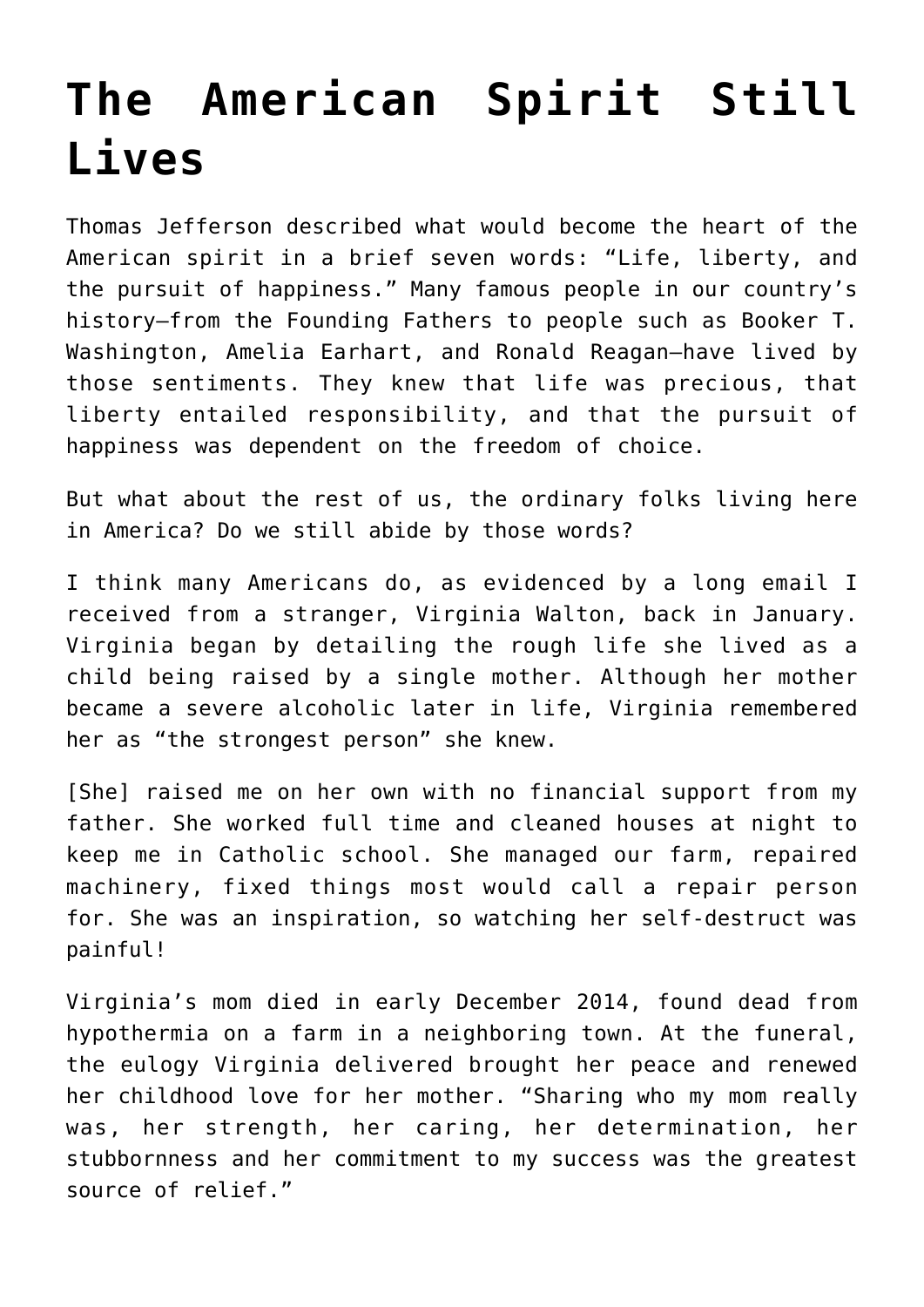In the days and weeks that followed, many women helped carry Virginia through her grief. She described them as "more than friends. They are my surrogate moms." Other friends and family members also offered solace as she struggled with the memories of her mother's later years and her heartbreaking death.

Over a phone call, Virginia filled me in on details from her past. She was raised on a family farm in New Jersey and still owns a part of that land. Her parents divorced when she was six, and her father chose "not to be a part of my life," Virginia said. But her mother's heroic child-rearing efforts more than made up for her father's abandonment, and by following her mother's example of hard work, Virginia graduated from Rutgers University at age 19. For 24 years, she worked in banking, where, by another dint of hard work, she rose to the position of senior vice president.

Today Virginia owns her own [business,](http://virginiawalton.com/) coaching executive women under the banner of "Helping Strong Women Thrive." She is active in her church and has volunteered as a field-hockey coach for years.

Though once resentful of her mother's alcoholism, Virginia now attributes that heavy drinking to a loss of purpose. Her mom had spent her entire life looking after others, first as a schoolgirl caring for her sick mother, then as a mother herself, then watching over her father and several neighbors. No longer needed in this capacity, she turned to drink.

"My mother raised me to be a strong, independent woman," Virginia told me. And then, near the end of our conversation, we briefly discussed her current work as a coach for women, many of them in the corporate world. "I want them to have great success," she said.

"Like your mom wanted for you," I observed.

There was a long pause on the phone. Then she said, "I can't